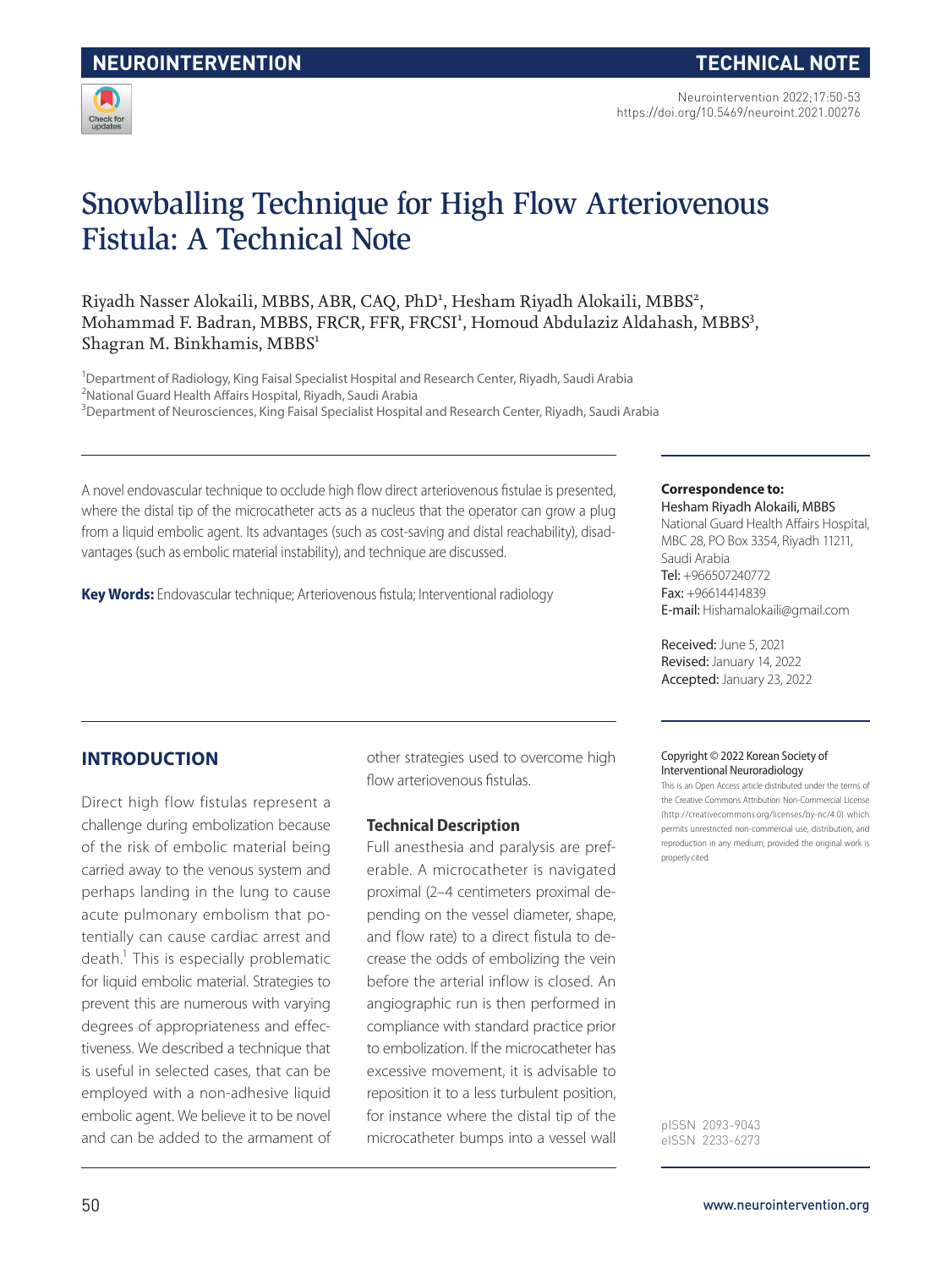at a curve. Lowering the blood pressure is encouraged at this point. At this stage, a small amount of liquid embolic, preferably of the non-adhesive variety, is injected. The objective of the small volume is to be sufficiently small that the force that

#### **Table 1. Summary of recommendations before and instruction steps during performance of the snowballing embolization technique**

Preparatory recommendations prior to snowballing

- 1. We advise against this technique if imaging equipment is of poor quality
- 2. Anesthetizing and paralyzing the subject is advised
- 3. Lowering the blood pressure is encouraged (it was not manipulated in this particular case)
- 4. If the tip of the catheter/microcatheter flutters or pulsates, consider repositioning it to a less turbulent location to limit its motion

#### Steps of snowballing

- 1. Inject a predetermined small amount of non-adhesive liquid embolic agent (0.025 mL or less at a rate of 0.1 mL per minute or less) while watching under roadmap fluoroscopy then stop
- 2. If the non-adhesive liquid embolic agent sticks to the tip of the catheter (Fig. 1C, black arrow), move to step 3. If the non-adhesive liquid embolic agent flies off with the flow, cut the injected volume by half and repeat step 1
- 3. Wait 10–20 seconds
- 4. Repeat the last successful volume injection under continuous fluoroscopy
- 5. Repeat steps 2 through 5 until the fistula is plugged by a slowly growing tethered aggregate of embolic material (Fig. 1D, black arrows)



**Fig. 1.** Describing radiography obtained during a 'snowballing procedure' for arteriovenous fistula. (**A**) Lateral view of the right internal carotid angiogram. A direct fistula connects a hypertrophied feeding artery (white arrow) to a hypertrophied draining vein (black arrow). (**B**) Pre-embolization lateral view of a super-selective left anterior cerebral artery feeder angiographic run illustrating a direct fistula. (**C**) Lateral fluoroscopic roadmap image of initial embolic agent aggregate hanging on the tip of the microcatheter (black arrow). Embolic agent in the jugular bulb from prior standard technique (white arrow). (**D**) Intermittent lateral subtracted fluoroscopic images with 20-second separation between each spot image with a right to left time course of earlier to later, showing incremental growth of the embolic agent snowball at the tip of the microcatheter (black arrows).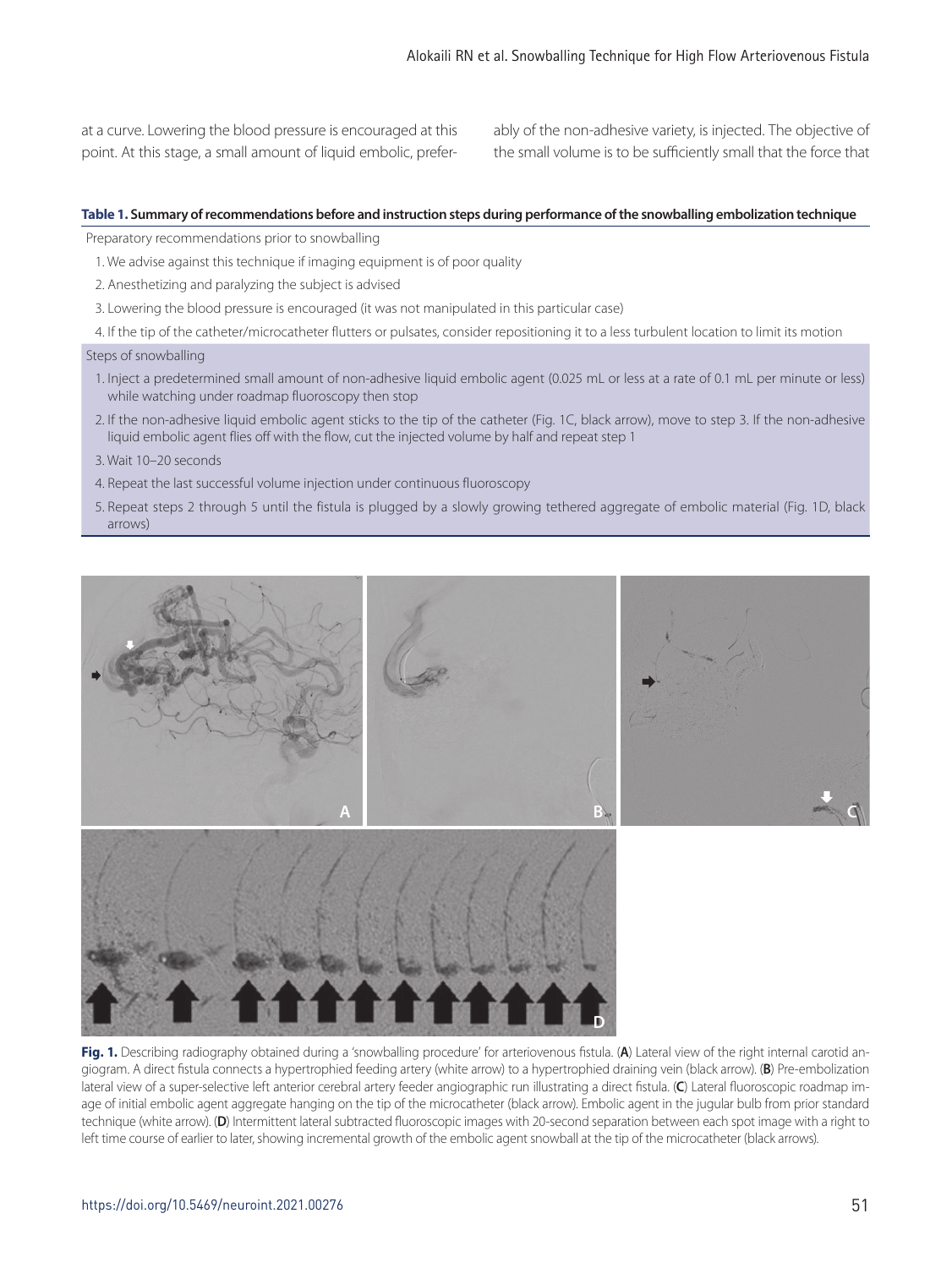keeps it attached to the microcatheter is not exceeded by the drag force of the flowing blood. The 10–20 second wait is to allow the embolic agent time to solidify as it sets, and by that increase its force of attachment to the microcatheter (in the case of ONYX, by losing its dimethyl sulfoxide solvent in the blood stream, leaving behind the solidified/precipitated co-polymer). These steps are repeated to build an ever-enlarging catheter anchored embolic mass until the inflow is plugged, as summarized in Table 1.

Consider an alternative technique if the tethered embolic material aggregate detaches prematurely after 1 or more attempts, depending on context and the operator's best judgment. The authors intuitively without evidence feel that after 3 attempts the odds of success are slim.

## **CASE PEPORT**

A patient presented to our center for treatment of a large (Spetzler-Martin grade IV–V) left occipital-parietal arteriovenous malformation with a nidus that harbors direct arteriovenous high flow shunts. The largest of these fistulae was from a hypertrophied left anterior cerebral artery feeder measuring approximately 5 mm in diameter (Fig. 1A). A microcatheter (Apollo 1.5 French 5-centimeter detachable tip [eV3, Irvine, CA, USA]) was distally navigated to this feeder (Fig. 1B). The initial injection of a non-adhesive liquid embolic agent (ONYX-18 [eV3]) was noticed to fly through the fistula unimpeded with some droplets reaching the jugular bulb (Fig. 1C, white arrow). So, the standard injection technique (injections with visual stop cues) was abandoned in favor of the snowballing technique (injections with predetermined volume stop cues).

## **DISCUSSION**

How the snowball grows is largely speculative. We presume that the non-adhesive liquid embolic agent at the distal tip of the microcatheter solidifies as it is exposed to blood and that the tip of the catheter offers a suitable surface where the non-adhesive liquid embolic agent can initially implant on. Then we presume that with each small incremental agent injection a new layer is added to the one before. Without a way for us to know for certain, it can be hypothesized that the new layer is added inside the injection before to cause it to grow (similar to how a multi-layer skin and mucosal layers are arranged, older is superficial and newer is deep), or and more likely, the new layer goes on top or outside the preceding layer (similar to how a snowball grows, older is central and newer is peripheral).

When the aggregate is small the dominant force acting on its molding is the blood flow. Notice that the initial right 7 images of the aggregated embolic agent in Fig. 1D are pointing anteriorly and elongated, which happens to be the same force vector of blood flow. When the aggregate reaches a critical mass, gravity becomes a more important molding force, which accounts for the increased amount of embolic substance posterior to the microcatheter on the last left 5 images of Fig. 1D.

This technique is not immune to criticisms. One such critic is the risk of premature detachment of a large aggregate that might be more harmful to the lung compared to the small embolic droplets used in the standard technique. Another disadvantage is the inherent instability of the snowball until a plug is achieved. There is also the additional time and radiation needed to execute this task. On the other hand, snowballing can be cost-saving as it may not necessitate using a balloon (e.g., balloon-assisted embolization) or placing large expensive embolic devices such as plugs or coils (e.g., pressure cooker technique) to slow down the flow.<sup>2,3</sup> It also might be the preferable option for fistulae that are only reachable with floppy microcatheters that cannot deliver non-liquid embolic options, and, therefore, alternative methods such as balloon-assisted embolization and the pressure cooker technique are not possible.<sup>2,3</sup> Additionally, this proposed predetermined volume stop cue technique can be used under a poor image quality environment when visual stop cue techniques are not suitable.

Hypothetically, the technique might be made more effective by using a larger diameter catheter as bigger objects offer a larger surface to implant the aggregate on. Also, greater viscosity embolic material should be less vulnerable to flow forces. Combining the snowball technique with other known techniques (e.g., blood pressure reduction or mechanical compression when feasible) is likely to have additive value.

The technique was used 3 times by the authors with no complications. Technical success was achieved in 2 and in 1 attempt it was abandoned for an alternative technique.